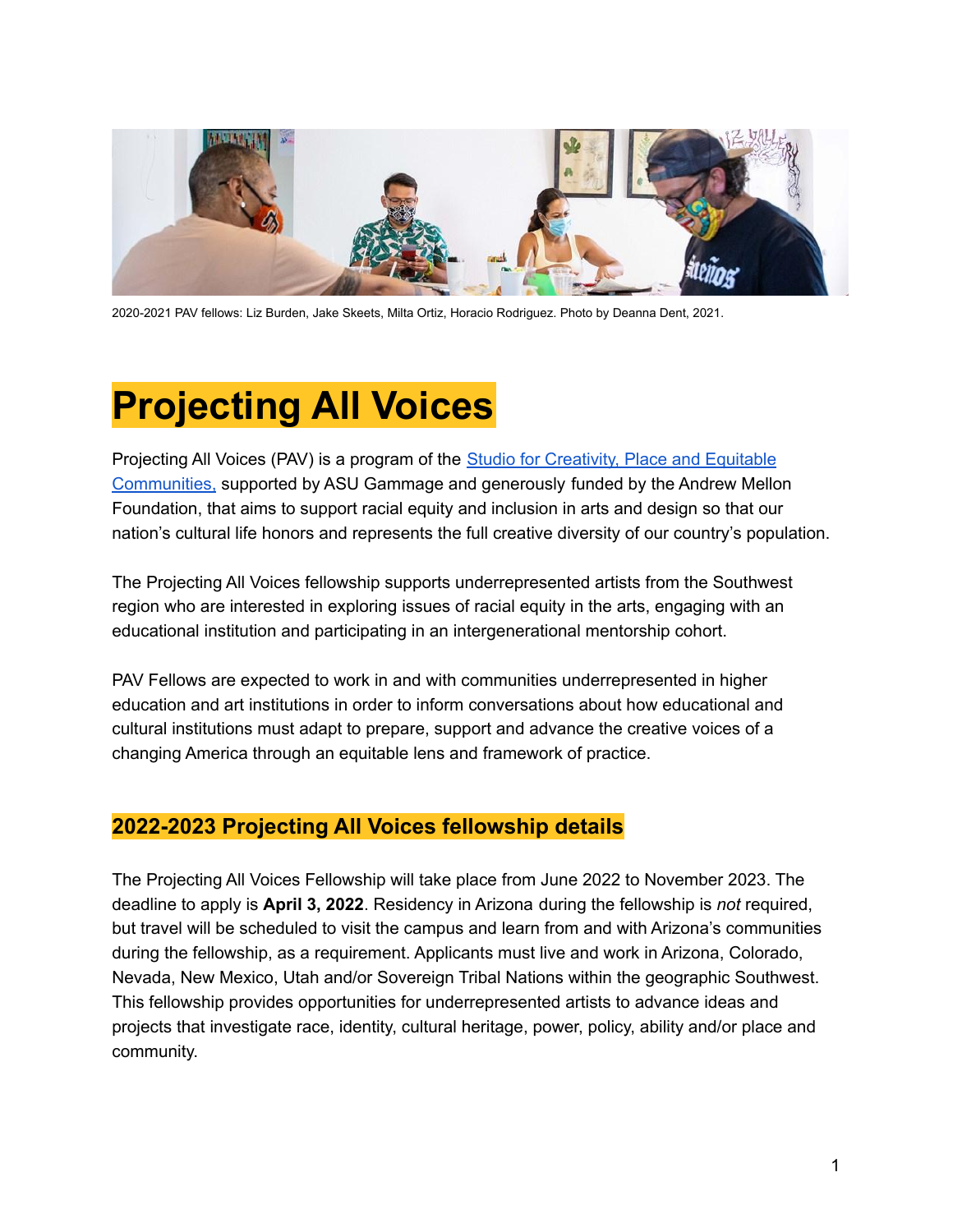## **2022-2023 PAV fellows will receive:**

- **Stipend –** A \$38,000 unrestricted honorarium, plus travel funds to support the convening of the cohort of fellows in Arizona.
- **Mentorship –** Access to leaders and faculty from the Herberger Institute for Design and the Arts and ASU Gammage, as well as leaders and faculty from across ASU as requested by fellows.
- **Opportunities to co-develop a visiting artist series –** The PAV fellows will be invited to co-develop a visiting artist series meant to expand their professional network, deepen their connection to the field, and engage with students and ASU faculty.
- *●* **Opportunities to develop and present work –** The Herberger Institute, ASU Gammage and the ASU campus have a number of galleries, stages and spaces for work to be developed and presented. *Community and non-traditional production of work is highly encouraged and can be supported through established and developing relationships.*
- **Support to document their artistic practice –** Organizational program partners and professional consultants will support the development of documentation practices for the PAV fellows' work and artistic process.
- **Access to ASU resources –** Access to university expertise in business, education, health, public policy, science/engineering and sustainability, ASU libraries, opportunities to engage in arts entrepreneurship, professional development, and other relevant field convenings.

# **2022-2023 PAV fellows will be invited to:**

- **Engage in social/civic and/or community projects** as an artist, lead organizer, participant or advisor seeking creative ways to build healthier and more equitable communities and institutions.
- **Document their practice** (e.g., a scholarly article, public presentation, marketing or promotional materials). Mentorship and support will be provided for documentation.
- **Contribute to our curriculum** through guest lecture opportunities. Fellows may also be asked to contribute to ASU's online education through the development of units of content related to their practice, ideas or projects.
- **Mentor** ASU students and community members from underrepresented backgrounds in the arts (may include teaching a university course or community workshop).
- **Participate in conversations** with faculty and students at ASU to address challenges around equity and inclusion and to contribute to ASU's efforts to build a culture of honest and authentic exploration and reflection around culture, identity and social change.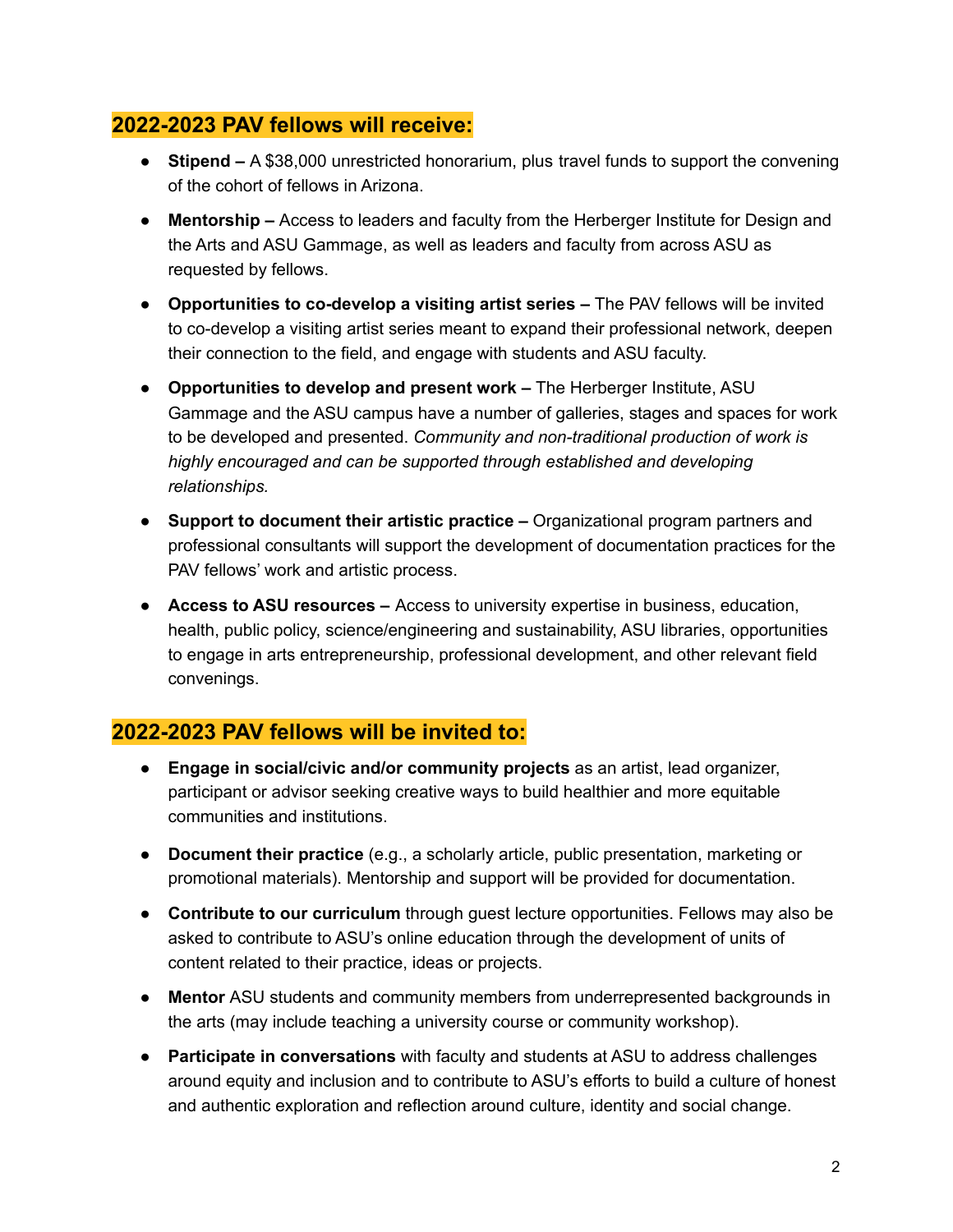# **Applicant required qualifications:**

- Must have graduated with a degree in and have an active artistic practice in one of the following disciplines (Bachelor's, Master's or PhD): art, visual art, dance, film, theater, music and/or interdisciplinary arts such as digital media;
- Must be an artist looking to apply artistic methodologies to create social change and community impact on a local, regional and/or national level;
- Applicants must live in, have an active artistic practice within and be eligible to work in: Arizona, Colorado, Nevada, New Mexico, Utah and/or Sovereign Tribal Nations within the geographic Southwest.

# **Applicant desired qualifications:**

## **Demonstrated experience in one or more of the following areas:**

- Lived experience or practice that provides a perspective on one or more issues related to race, power, class, cultural policy, place, ability, gender, sexuality and religion;
- Interest in engaging in university life;
- Knowledge of and interest in working in the Southwest region of the United States, which includes border states and indigenous, rural and urban communities;
- Experience in working with and leading social/civic and/or community-based projects;
- Practice in African Diaspora, Arab, Asian, Indigenous, Latinx, Native, Pacific Islander or other non-Western forms of art.

# **Instructions to apply:**

## **Applicants to the 2022-2023 Projecting All Voices Fellowship must provide the following:**

- 1. **Application Narrative** that answers ALL of the following:
	- a. How would you use the fellowship to advance your ideas and creative practice, as well as the mission of the Projecting All Voices program?
	- b. Who is/are your community/communities of practice?
	- c. What are your specific ties to the Southwest?
	- d. How do issues of equity shape your artistic practice and how does it inform and manifest in your work?
	- e. Why is this a good time in your career to embark on this fellowship and how would you want it to advance your artistic practice?

Applicants may choose their preferred format to answer the narrative questions above:

- o 8 minutes of recorded video or audio OR
- o Written responses in the text boxes provided in the **[Submittable](https://asuprojectingallvoices.submittable.com/submit/218138/2022-2023-projecting-all-voices-fellowship) application**.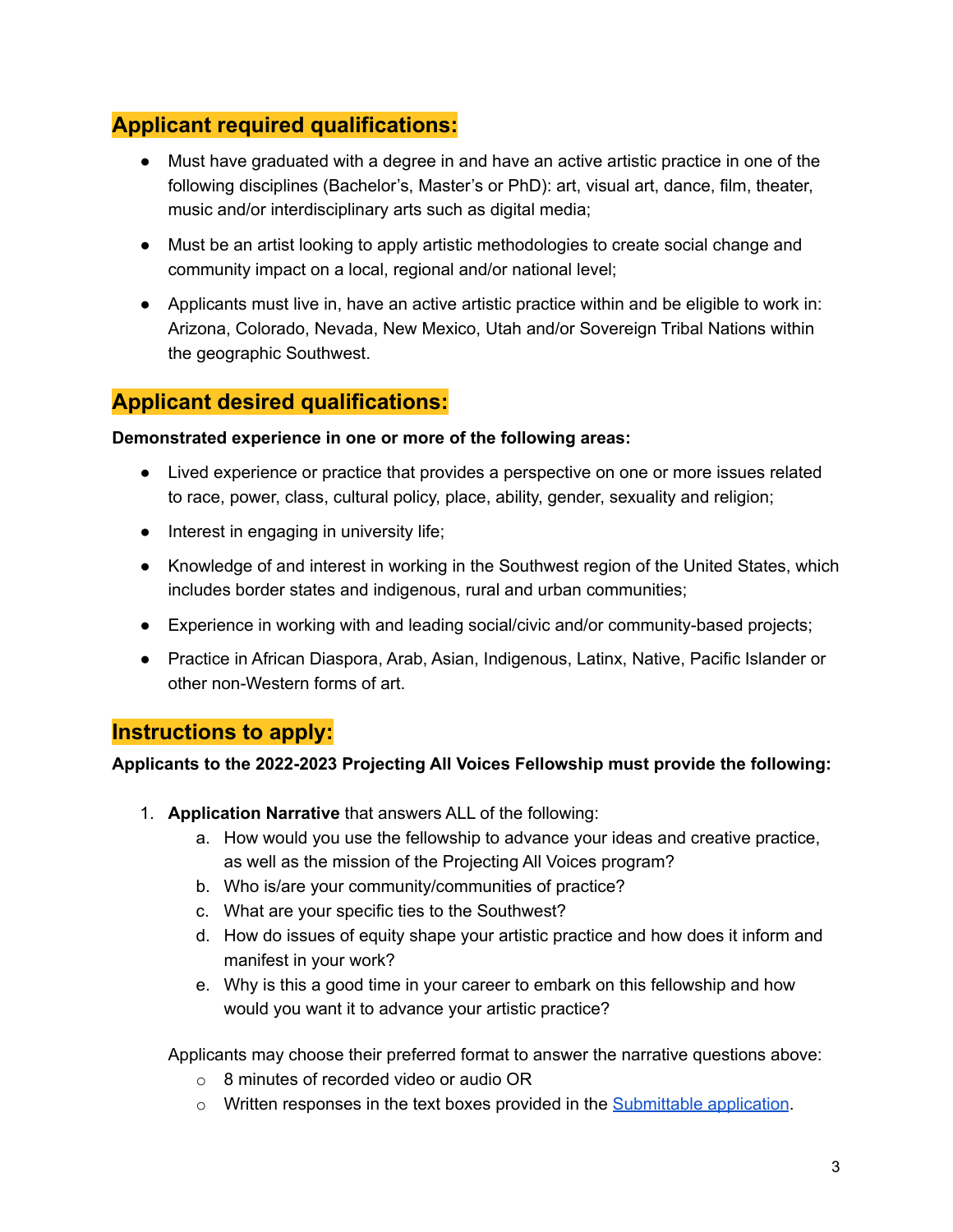- 2. **Resume** (2-4 pages in .pdf or .doc format)
- 3. **Experience narrative** (max 450 words) describing how 3 of your recent professional and/or community-based experiences or projects are relevant to your proposed fellowship activities.
- 4. **Work samples** completed within the last 8 years. Please choose the most appropriate type of work sample for your artistic discipline:
	- o 10 images, OR
	- o 5 minutes of video, OR
	- $\circ$  5 minutes of audio, OR
	- o 8 pages of double-spaced text
- 5. **3 References** who can speak to your artistic practice and their contact information.

## **Application deadline:**

All applications must be submitted via **[Submittable](https://asuprojectingallvoices.submittable.com/submit/218138/2022-2023-projecting-all-voices-fellowship)** by midnight PST on **April 3, 2022.**

**Staff Contact:** Gabriela Muñoz at [mgmunoz@asu.edu](mailto:mgmunoz@asu.edu) **Application Technical Support:** [support@submittable.com](mailto:support@submittable.com)

Applications will be screened for geographic eligibility and then peer-reviewed by a panel of experts. All applicants will be notified of the panel's recommendations via email through Submittable.

## **For more information about Projecting All Voices visit:**

[https://herbergerinstitute.asu.edu/research-and-initiatives/studio-creativity-place-and-equitable-c](https://herbergerinstitute.asu.edu/research-and-initiatives/studio-creativity-place-and-equitable-communities/projecting-all-voices?dept=1400&id=1) [ommunities/projecting-all-voices?dept=1400&id=1](https://herbergerinstitute.asu.edu/research-and-initiatives/studio-creativity-place-and-equitable-communities/projecting-all-voices?dept=1400&id=1)



**Studio for Creativity, Place and Equitable Communities**